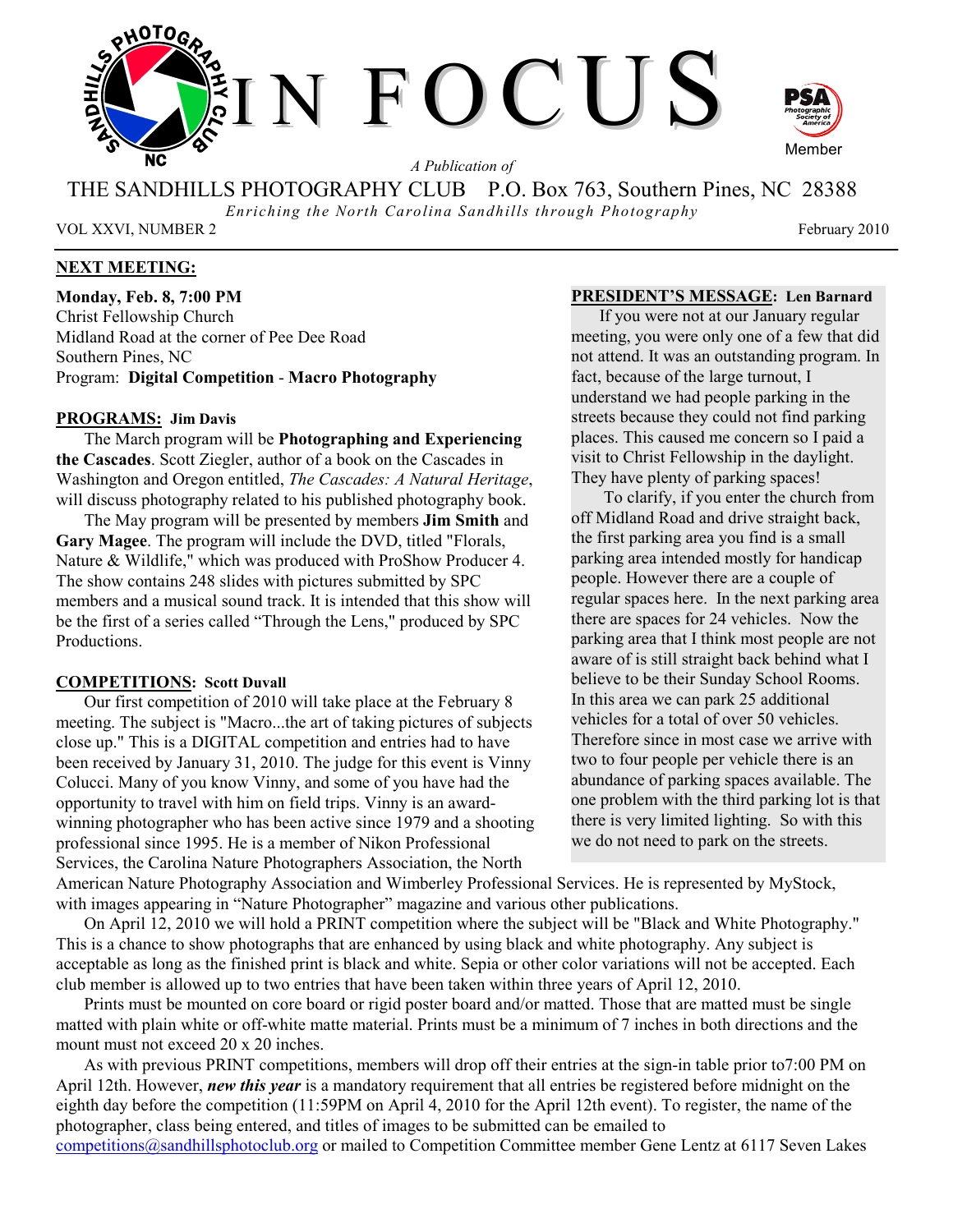West, West End, NC 27376. The purpose of this advanced registration is to give the Competition Committee a more orderly time to prepare for the event.

#### **WORKSHOPS: Bill Matthews**

We had a great turnout for *Macro Photography* with **Mike Stratil**, our first workshop for 2010, on Saturday, January 16. See **Workshops** at our web site for a few informal photos.

Our next workshop will be *Photographing Wild Birds* with **Tom Reedy** on Saturday, March 13, 9:30 - 12:00 noon, in the Burlingame Room at the Sandhills Community College Horticultural Center. This workshop will focus on how to capture good images of birds in the wild. The discussion will be targeted to large wading birds, such as herons, egrets, wood storks and spoonbills. Many of the fundamentals identified in this workshop should apply to most wildlife, not just the large birds. The workshop is meant to be a group participation activity not a "wisdom from the expert" class. Everyone will have an opportunity to talk about the lessons learned from their bird and other wildlife photography. The discussion will include images of birds and other wildlife, both good images and not so good images. We will discuss what we need to do to control the image, including lighting and composition. To capture a good wildlife image, we need to use the correct equipment and we will discuss cameras, lenses, flashes, and other photographic accessories. The last topic will cover what we need to do in the field in order to come home with some really good images. This workshop is intended to be very interactive. We all will be learning from one another, which will help us to become better wildlife photographers. It should be a fun and valuable morning. Tom will have a signup sheet at the February and March meetings and may be contacted for more information at 295-2674 or wreedy1@nc.rr.com.

## **EXHIBITIONS: June White**

Many thanks for those who submitted the information about their photographs for the Palustris Festival. This is the web site for those who will want to attend the events in March:

## http://www.palustrisfestival.com/

On March  $1<sup>st</sup>$ , you are to deliver your photographs to the Hastings Gallery in the Boyd Library on the Sandhills Community College from 8:00 AM to 6:00 PM. For those who were not able to pick up the correct size clear bags for your photograph at the January meeting, a supply will be available when you make your delivery. Extra bags of all sizes will be available at time of delivery.

Please feel free to contact club member **Lois Pollard** or Denise Baker at her office 695-3879 or bakerd@sandhills.edu if you have any questions.

*Lightroom 3* with **Glenn Gilchrist** is set for Saturday, May 15, 9:00 AM, in the Burlingame Room at the Sandhills Community College Horticultural Center. Glenn has spent many hours working with the Lightroom 3 Beta and will share his experience with us. The expected LR3 release is this spring or summer and the Beta version is available free until then. Glenn's Lightroom Workshop last year was very well received, and we look forward to learning the new features of LR3 with him this spring. More details to follow.

Additional Workshops currently being planned for this year include:

- *Flower Photography at the Sandhills Community College Horticultural Gardens* in July or August, a joint effort with the Sandhills Community College Horticultural Society, will be open to the public.
- *Artistic Composition* with Mike Stratil (September date TBD).
- *Basic Photography, Resizing & RAW Revisited* with Bill Matthews (Fall date TBD)*.*
- A *Photoshop* topic in an SCC Computer lab with Bob Biamonte (Fall date TBD)*.*

Suggestions for workshops are always appreciated. Please pass them on to Bill Matthews, 692-8254 or wmatth@embarqmail.com.

### **MEMBERSHIP: Alison Earl**

As of the end of the January meeting we are at **76** paid members, along with our five (5) honorary members! By our count we had **71** people at our January meeting with Melissa Southern, which included members and guests! Thanks again to **Pat Murray** who helped out with the nametags and headcount!

We have several new members: **Paula Taggart***,* **John and Jennifer German***,* **Dennis Kolean***,* **Janice Huff***,*  **Diane McCall***,* **Kea McKibben***,* **Pem McGirt***,* and **Beth Allison**. Here are the ones I've heard from so far:

**Paula Taggart** joined in December and considers her photography expertise to be low. She currently has a Sony camera and her favorite subjects are old barns, covered bridges, and farm scenes. She is hoping to learn more about taking pictures through our club. She has lived in Seven Lakes for 25 years, moving from Dearborn Heights, Michigan.

**John** and **Jennifer German** joined in January. John is an experienced beginner, having taken Stoffel's course in the late 80's. Jennifer considers herself a beginner. John has a Canon D20 and Jennifer has a Cannon Point and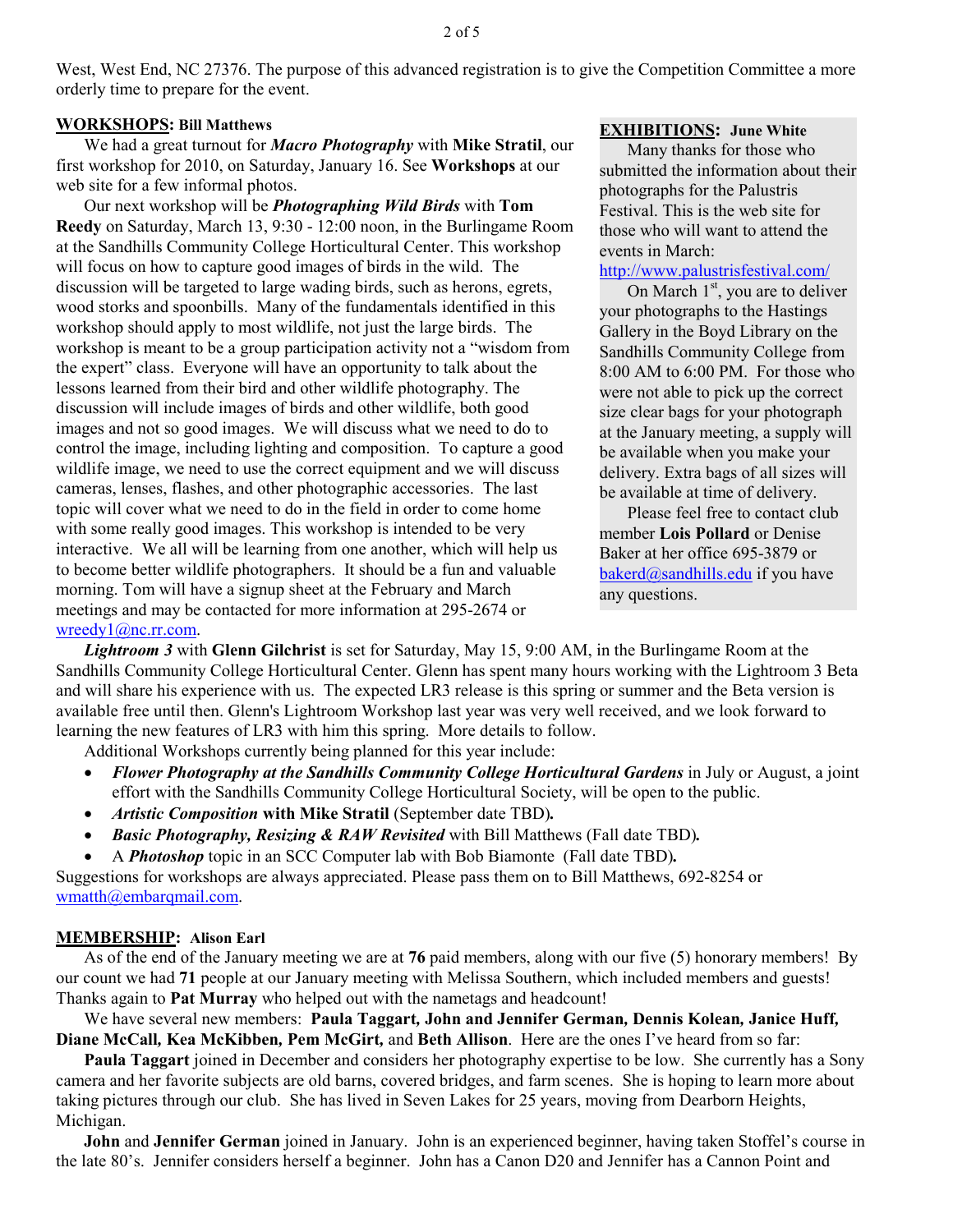Shoot. They enjoyed taking pictures of wildlife and their travels. They hope to improve their abilities to take photos and possibly work better with digital photo programs. Both are natives to this area.

**Pem McGirt** joined at the January meeting and considers himself an amateur, but trying to get better! His cameras are Canon EOS 5D and 7D, and a Sony Handycam HDR-HC7. He likes to take pictures of landscapes, wildlife, sports, urban, people, etc. He'd like to gain some photographic skill and knowledge and enjoy the camaraderie of the club. He has lived in this area 12 years, moving from Palos Verdes Estates, in California BUT he is a North Carolina native. He is a MAC person!

**Diane McCall** has been taking pictures forever and has many blown up and hanging in her home. She has taken classes with Dave Nichols and at the college with Laura Gingerich. Her current camera is a Nikon 3000 DSLR and she also has a Kodak point and shoot. Her favorite subjects are scenery and anything with a lot of texture. She is hoping to gain a knowledge and application from our club, along with more about editing and composition and close-ups. She has lived in this area for 16 years, moving from Mahopac, New York, and is originally from just south of Buffalo.

**Beth Allison** considers herself slightly more than a beginner, with a Canon SLR Digital 50D. She likes taking pictures of pets and kids, but likes shooting just about anything, including flowers, trees, landscaping, waterfalls, insects, birds, etc. She hopes to meet other photographers and make new friends and to learn more about photography, short cuts, helpful hints and equipment. She is relatively new to the area (8 years), coming from the Washington, DC area (Annandale, VA). She is a two-time cancer survivor and now in remission for the second time (9 months since her stem cell transplant). She is rather shy, but has a deep passion for photography. She is a retired CO from the Metropolitan Washington Airports Authority in DC Reagan National and Dulles International Airports AND recently remarried (Dec.  $6<sup>th</sup>$ )!

**Janice Huff** considers herself a beginner, using a Panasonic Lumix at this time. Before she upgrades her camera, she'd like to know what things she should concentrate on for her new equipment. She loves to take pictures of animals and scenery and is hoping to learn more about photography techniques and equipment through her membership in SPC. She has lived in this area for five and a half years, moving from the Minneapolis, MN area. Please join me in welcoming them all.

| It's Membership Renewal Time for 2010!!<br>2010 MEMBERSHIP COUPON FOR DUES:                                                                                                                                                                                                                                                                                                                                                         |  |  |  |
|-------------------------------------------------------------------------------------------------------------------------------------------------------------------------------------------------------------------------------------------------------------------------------------------------------------------------------------------------------------------------------------------------------------------------------------|--|--|--|
| \$45.00 Renew<br>Couple/Family:<br>\$35.00 New<br>Single:<br>Student:<br>\$20.00                                                                                                                                                                                                                                                                                                                                                    |  |  |  |
| Name 1:                                                                                                                                                                                                                                                                                                                                                                                                                             |  |  |  |
| Name 2:                                                                                                                                                                                                                                                                                                                                                                                                                             |  |  |  |
| Address:                                                                                                                                                                                                                                                                                                                                                                                                                            |  |  |  |
| E-Mail:                                                                                                                                                                                                                                                                                                                                                                                                                             |  |  |  |
| Telephone:                                                                                                                                                                                                                                                                                                                                                                                                                          |  |  |  |
| Make checks payable to Sandhills Photography Club<br>and mail to: Sandhills Photography Club<br>Treasurer<br>P.O. Box 763<br>Southern Pines, NC 28388                                                                                                                                                                                                                                                                               |  |  |  |
| The strength of an organization depends upon the<br>active support of its membership. Please indicate<br>your area of interest by checking one or more of the<br>following committees:<br>Christmas Party<br>Competitions<br>Exhibitions<br><b>Field Trips</b><br>Hospitality<br><b>Meeting Set-up</b><br><b>Meeting Take-down</b><br>Membership<br><b>Newsletter</b><br>Programs<br>Publicity<br>Telephone<br>Website<br>Workshops |  |  |  |

## **Don't forget your dues for 2010!** If there are any questions as to whether you have paid or not, please contact Treasurer **Dave Verchick** @ 246-2080 or d70ave@embarqmail.com or Membership Chair **Alison Earl** @ 215-0316 or theearls@nc.rr.com. Thank you.

**NOTICE:** If you have any changes to your information (address, email, phone, etc) *PLEASE* let me know and I will let the rest of the board know. I keep a roster of all members and their information. Email me at theearls@nc.rr.com or call at home (910) 215-0316. Thanks!

## **LIBRARY: Gisela Danielson**

*RESULTS of the ONLINE MEMBERSHIP SURVEY***:** The "overwhelming" response from six members indicated a tie, three for keeping and three for closing our library. The library will be open thru 2010! Our members that are fairly new to photography will find a wealth of educational books and DVDs. Scott

Kelby's DIGITAL PHOTOGRAPHY BOOK #1, #2, and #3 are outstanding.

You may borrow books and/or DVD/CDs. Place your order via email to:  $gdanielson@nc.rr.com$ 

 or call me, 673-0521. Your order will be ready for pick-up at the next SPC meeting and is due the following month. Donations of gently used and **recent** photography related books and CD/DVDs are always appreciated.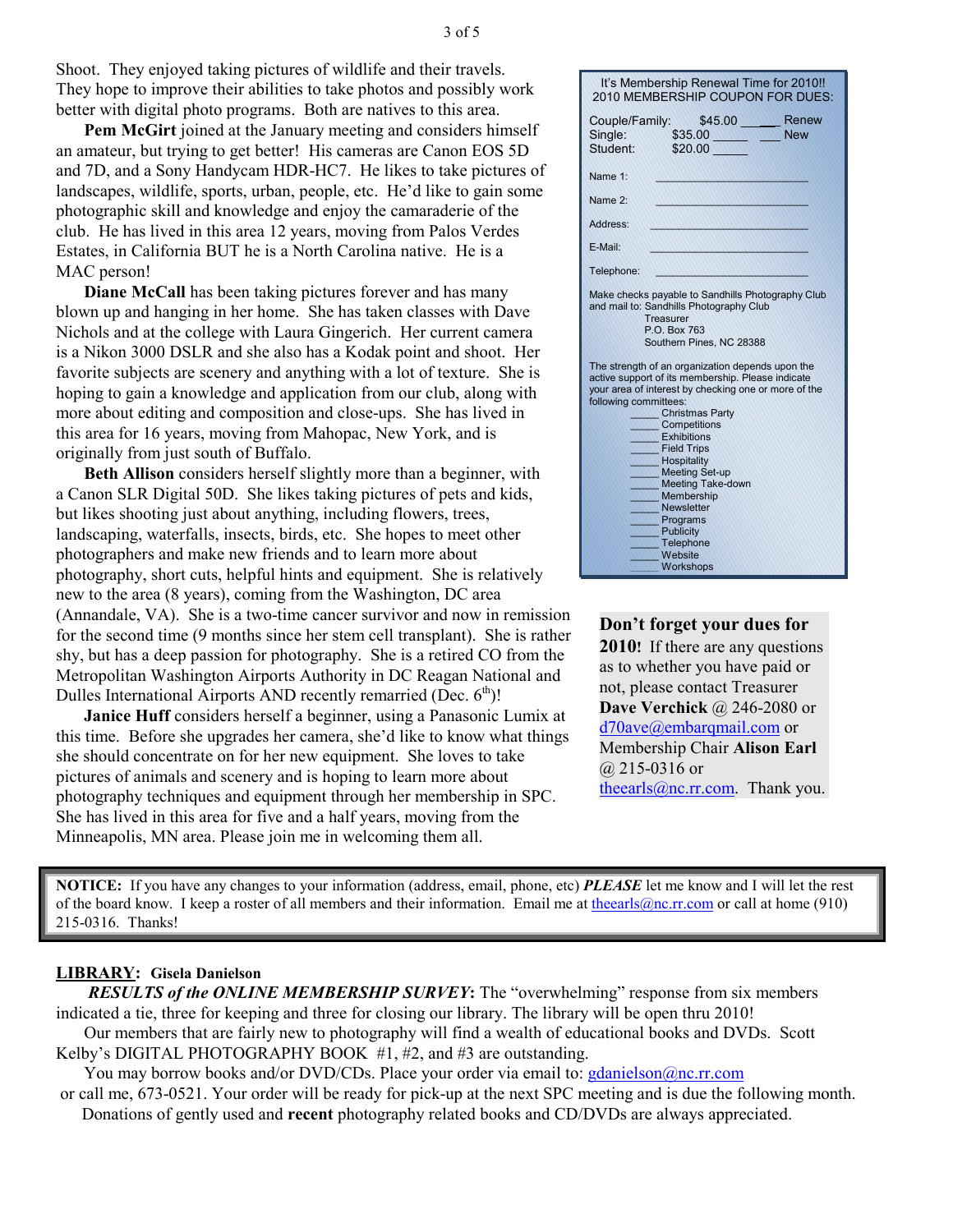4 of 5

#### **REFRESHMENT ASSIGNMENTS: Bill Sheppard**

The following are refreshment providers for the next two months: **February Scott & Ethel Duvall** 

**March Carol Smetana & Joan Herrman** 

#### *NEXT BOARD MEETING***:**

**Thursday, Feb.11, 2:00 PM, Sandhills Community College Horticultural Gardens Visitor's Center.** 

**SPC WEBSITE:** www.sandhillsphotoclub.org

## **PHOTO EQUIPMENT CLASSIFIED**

### **FOR SALE - Contact Tom Reedy at 295-2674**

Two Tripod Heads -- Excellent Condition

• Manfrotto/Bogen Super (Maxi) Ball Head (3038) \$80;

• Manfrotto/Bogen Compact Pro 3D Pan/Tilt Head (3410) \$90; Both together \$150.

**\*\*\*\*\*\*** 

#### **FOR SALE - Contact Beth Allison at 910-246-6378**

Epson Stylus Photo R1800 printer and three ink cartridges of each color. Highly rated printer. Used only a few times. Please make offer. Call number above or email Bethallison44@yahoo.com

\*\*\*\*\*\*

## **FOR SALE – Contact Bill Newton at 692-7113 or 692-2110**

Epson P-4000 80GB multimedia storage drive (external hard drive) w/great carrying bag \$380. Call number above or email Newtonw@mac.com

#### \*\*\*\*\*\*

## **FOR SALE – Contact DON HISCOTT at 295-9544**

Three lenses: all Nikon mount (auto Focus) and in excellent condition.

- Nikon ED 18-35mm f3.5-4.5 focuses to 0.33m. Sells new for over \$500, \$250. Internal focus.
- Tamron XR 18-200mm f3.5-6.3 macro \$225.
- Tamron XR 28-300mm f3.5-6.3 macro \$225.

Also Giottos MT8160 tripod \$175; Bogen #3030 Pan/Tilt Head \$25; Tripod & Head together \$185.

#### \*\*\*\*\*\*

**WANTED TO BUY**: An inexpensive, basic digital camera, call Lisa Varney, @ 207/671-9133.

If you wish to buy or sell photo equipment, send your ad to **Ann Stephens** at  $\frac{\text{astephens95@nc.rr.com}}{\text{astephens95@nc.rr.com}}$ . Ads run for two issues unless you request otherwise.